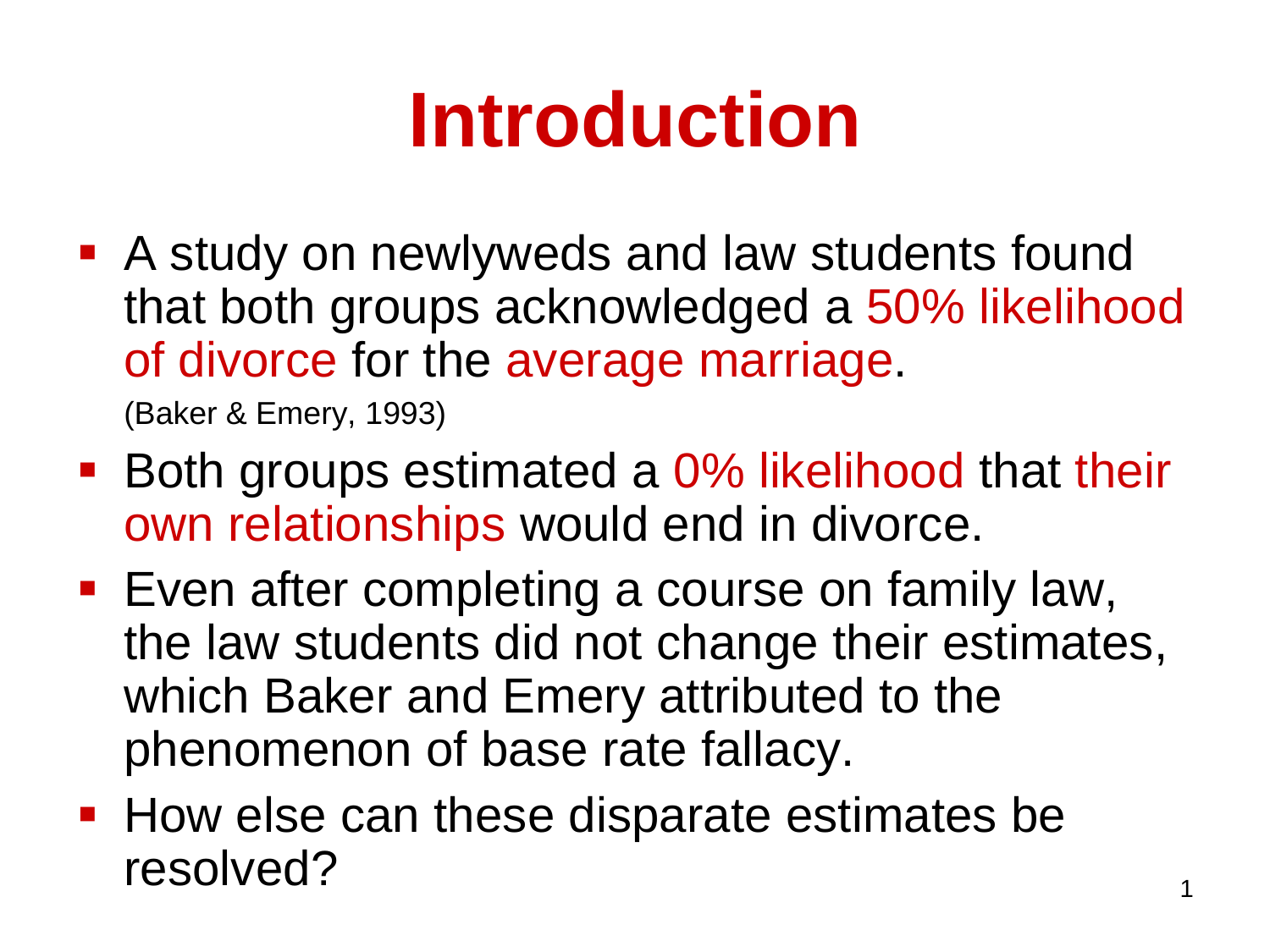### **Optimism in Romantic Relationships**

**Perceptions of control are positively** associated with level of optimism and is another factor to consider.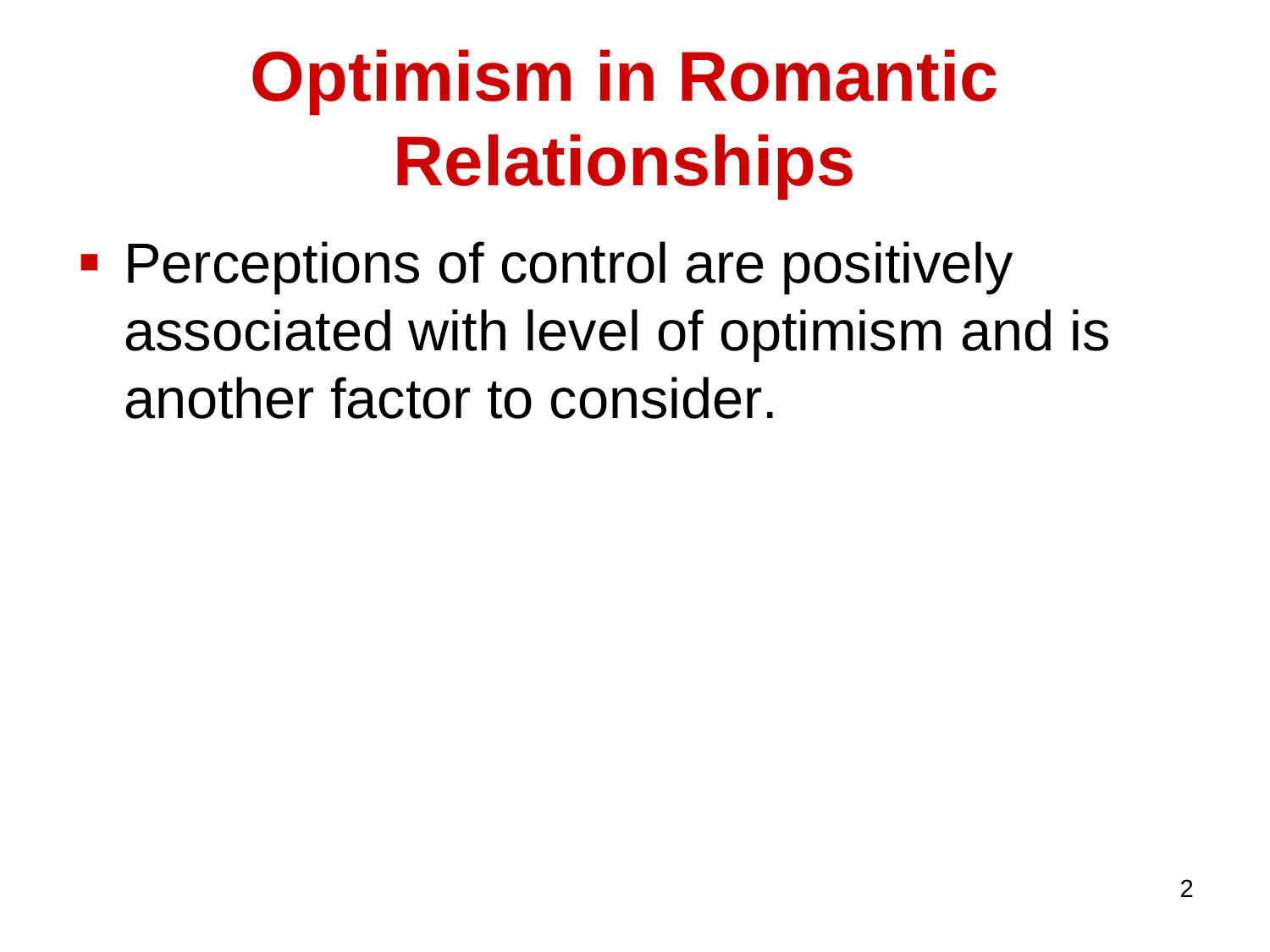## **Control Beliefs**

- Multiple well-known measures of control, including relationship control, already exist. (Miller et al., 1986)
- **However, they do not distinguish between what is** reasonably controllable and uncontrollable.
- A measure tapping two independent dimensions of control (realistic and unrealistic) in daily life was created. (Zuckerman et al.,1996, 2004)
- **Higher unrealistic control was related to less** emotional processing and greater risky sexual behavior, which has potential implications for the domain of romantic relationships.
- **Because of the dyadic nature of relationships** (leading to many factors outside of one's control), assessing unrealistic control is truly important.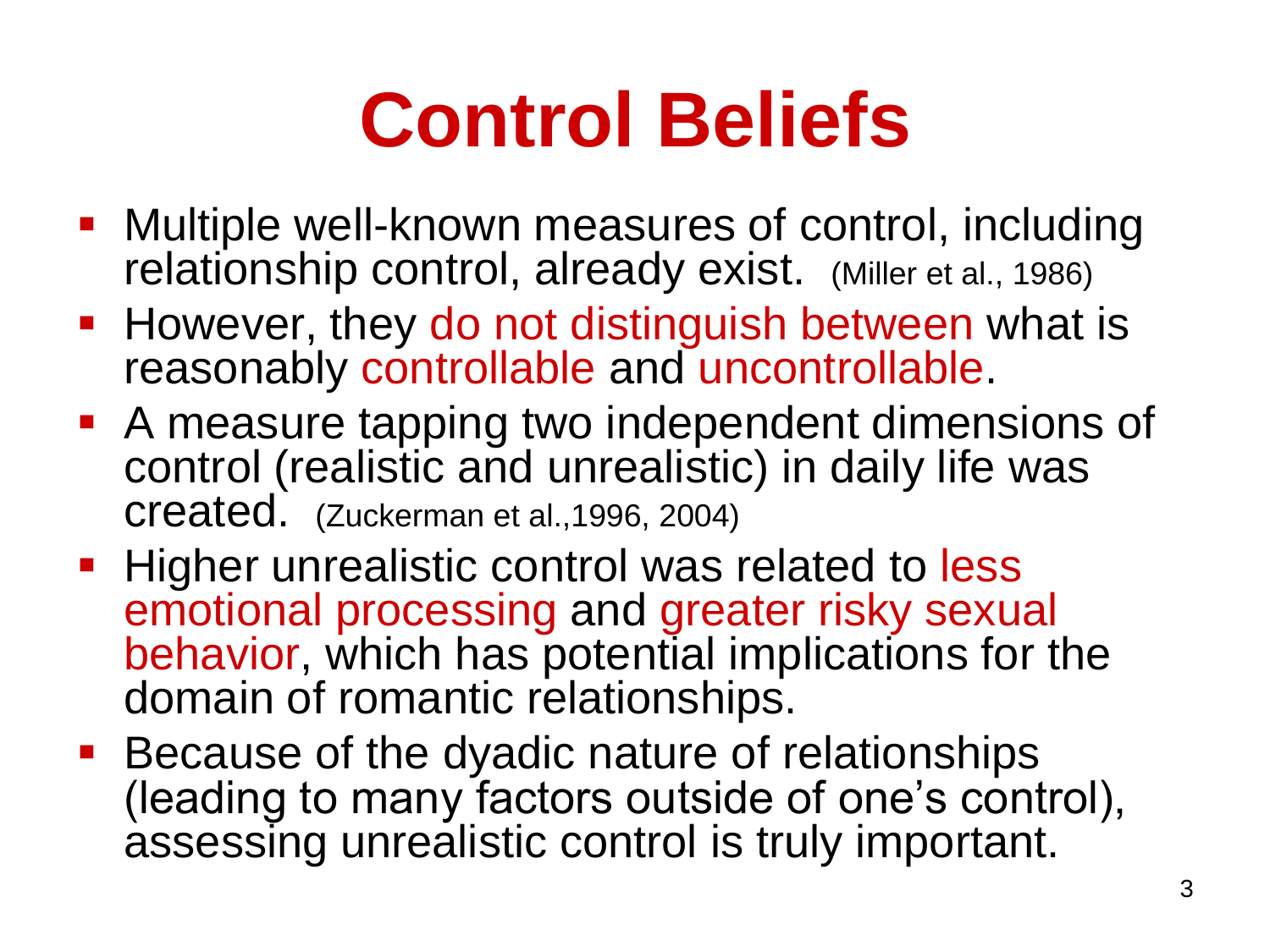## **Control Beliefs in Relationships**

- We developed and refined the Control Beliefs in Relationships measure, based on items from the original Control Beliefs measure.
- The goal is to establish the independence of unrealistic and realistic control beliefs in relationships (UCBR and RCBR, respectively).
- **Test two models:** 
	- Optimism in relationships as a mediator of the relationship between UCBR and perceived relationship stability.
	- Optimism in relationships as a mediator of the relationship between RCBR and perceived relationship stability.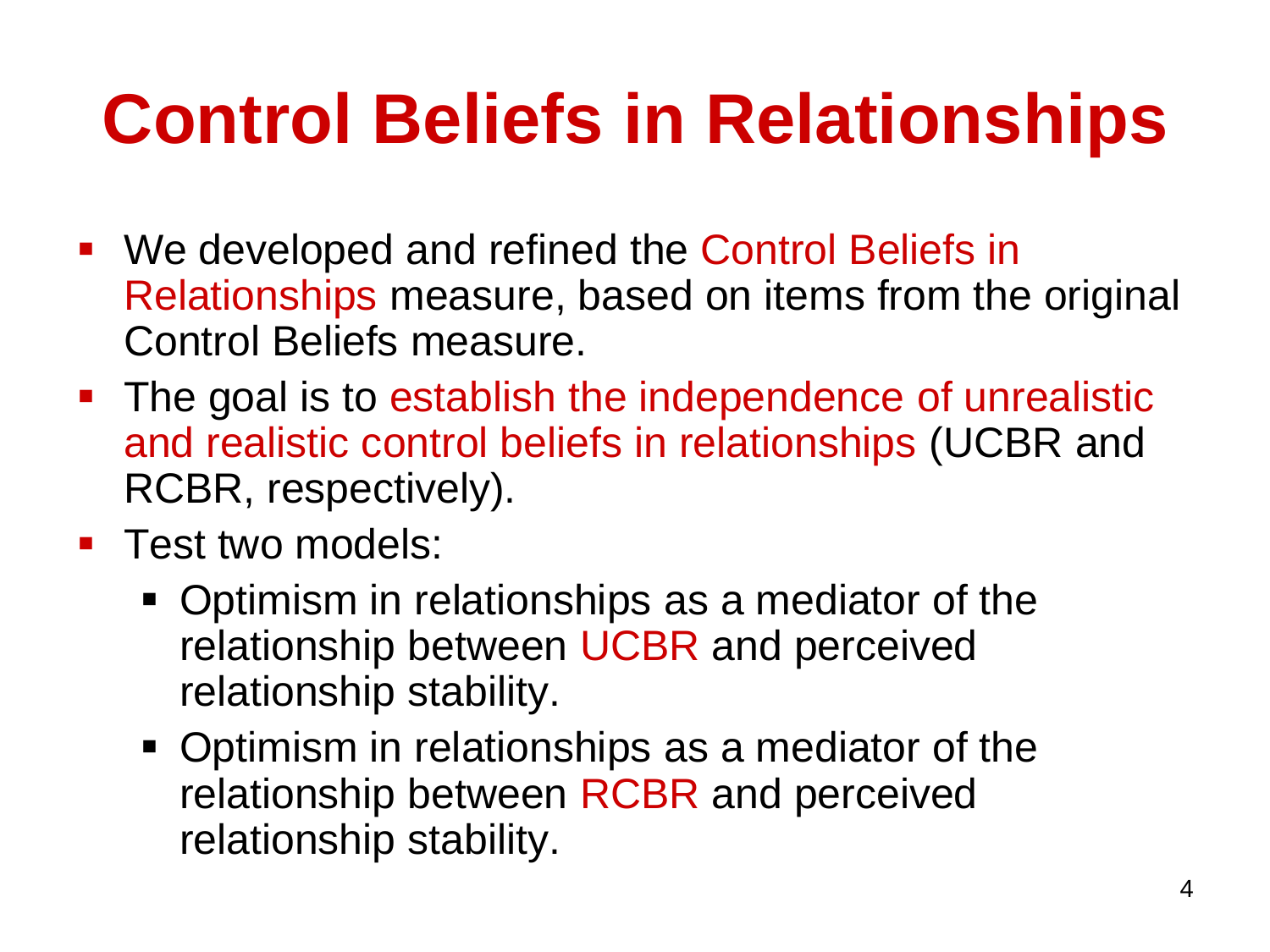# **Current Study**

- People report a lower likelihood of divorce for themselves than for the average person, even when aware of contradictory evidence.
- **Perceived control and optimism might be linked** to inaccurate estimations of whether one's relationship is likely to end.
- **The current study examined optimism in** relationships and realistic/unrealistic control beliefs in relationships as possible predictors of perceived relationship stability.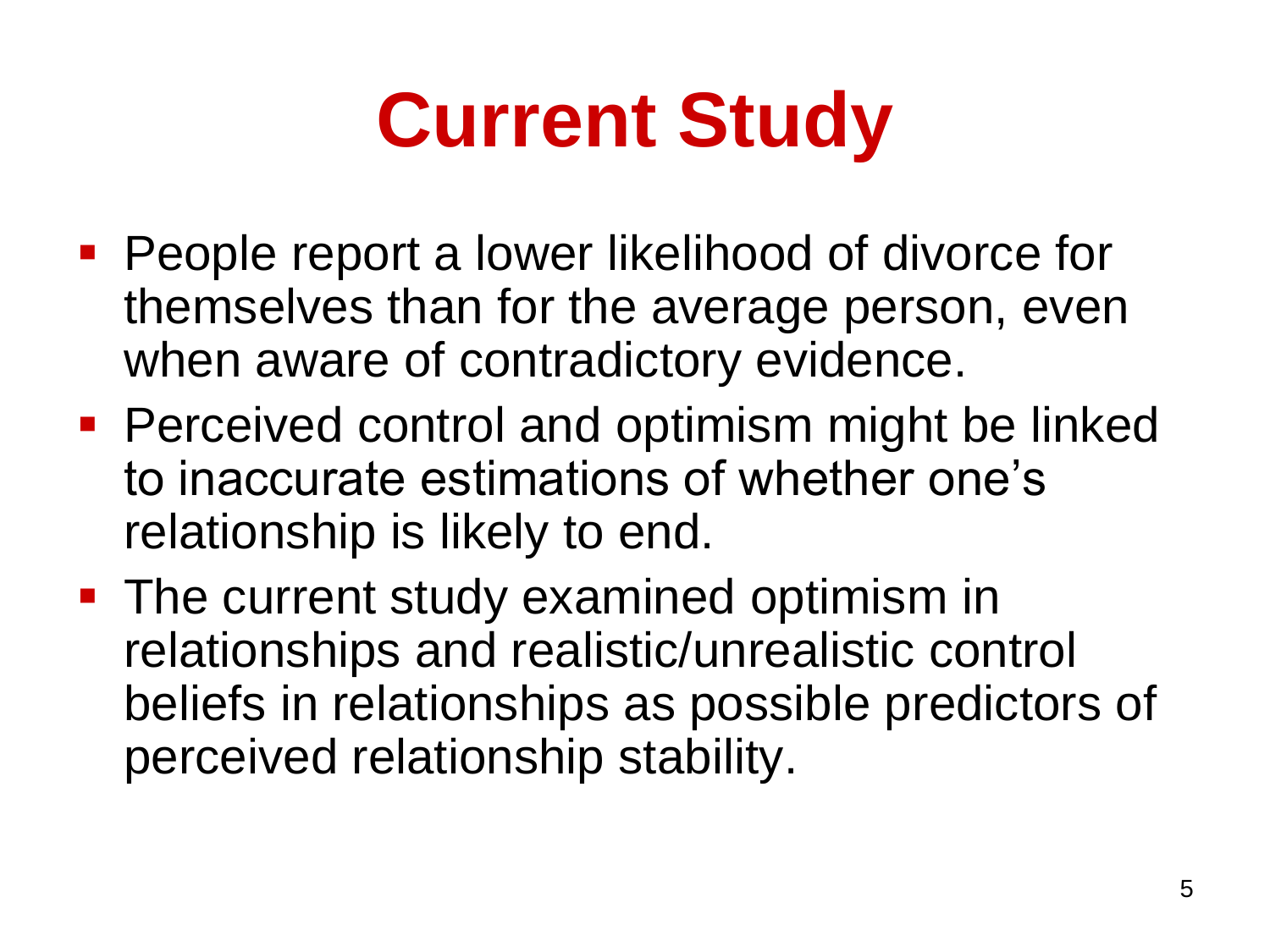## **Method**

- 260 Ps were recruited from undergraduate classes at the University of Houston.
- **Ps completed questionnaire packets on** their own time in exchange for extra credit.
- Because of the topic of study, they had to be in dating or married relationships which had lasted a minimum of one month (an arbitrary cutoff).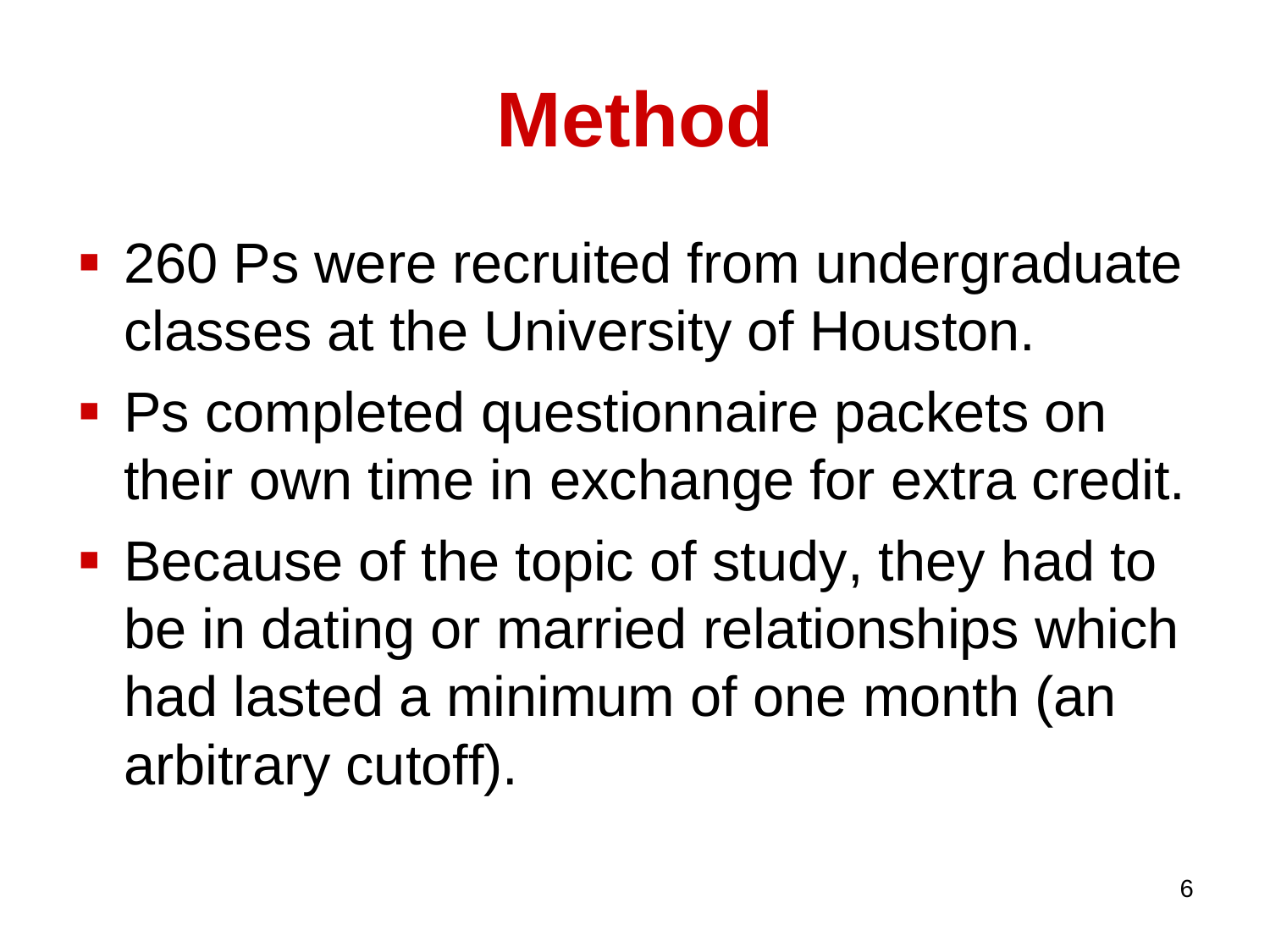## **Participant Demographics**

- **Age:** 18-58 years old (*M=*23.5, *SD=*5.4)
- **Gender: Female (86.8%),** Male (13.2%)
- **Classification:** Freshmen (3.5%), Sophomores (12%), **Juniors (43%),** Seniors (37.6%), and Post-Bac (3.5%)
- **Ethnicity:** African American (15.1%), Asian (21.2%), **Caucasian (36.3%),** Hispanic (18.2%), Mixed (5.8%), and "Other" (3.5%)
- **Sexual orientation: Heterosexual (94.2%),** Homosexual (3.1%), and Bisexual (2.7%)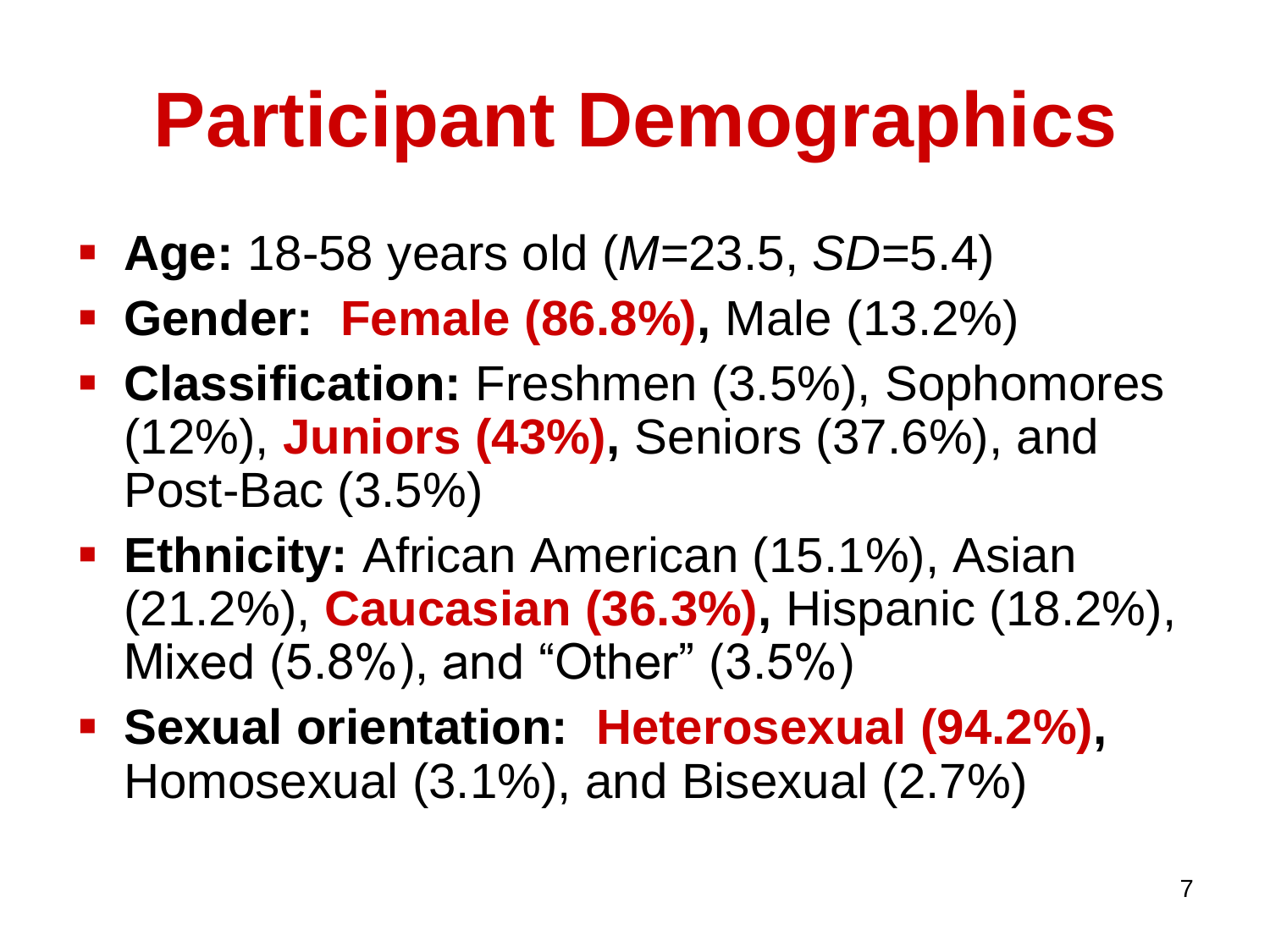## **Participant Relationship Demographics**

- G **Relationship length** ranged from 1 month to 306 months (25 years and 6 months)
- G **Average relationship length:** 34.6 months, or just under 3 years (*SD* = 40.9 months)
- G **Past relationships** ranged from 0 to 25 intimate relationships that lasted 3 months or longer per participant
- G **Mean number of past relationships:** 2.2  $(SD = 2.5)$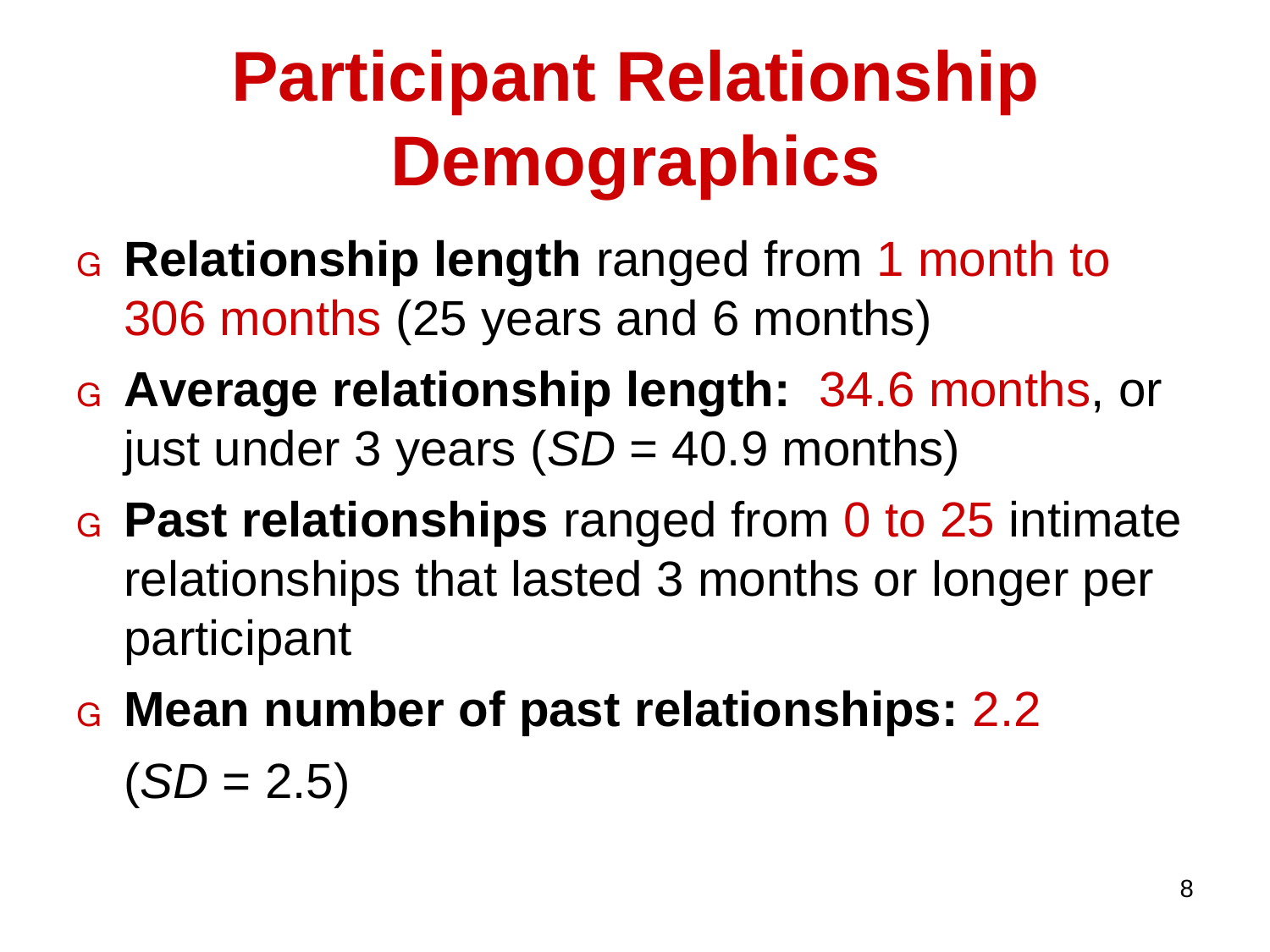## **Participant Relationship Demographics**

- **Relationship status: dating (%)**, married (%), other (%)
- **Divorce history: never divorced (93.8%),** divorced in past (6.2%)
- **Parental relationship status: still married (56.9%),** divorced and remarried (16.9%), divorced and not remarried (11.9%), separated (3.9%), widowed (3.9%), "other" (6.5%)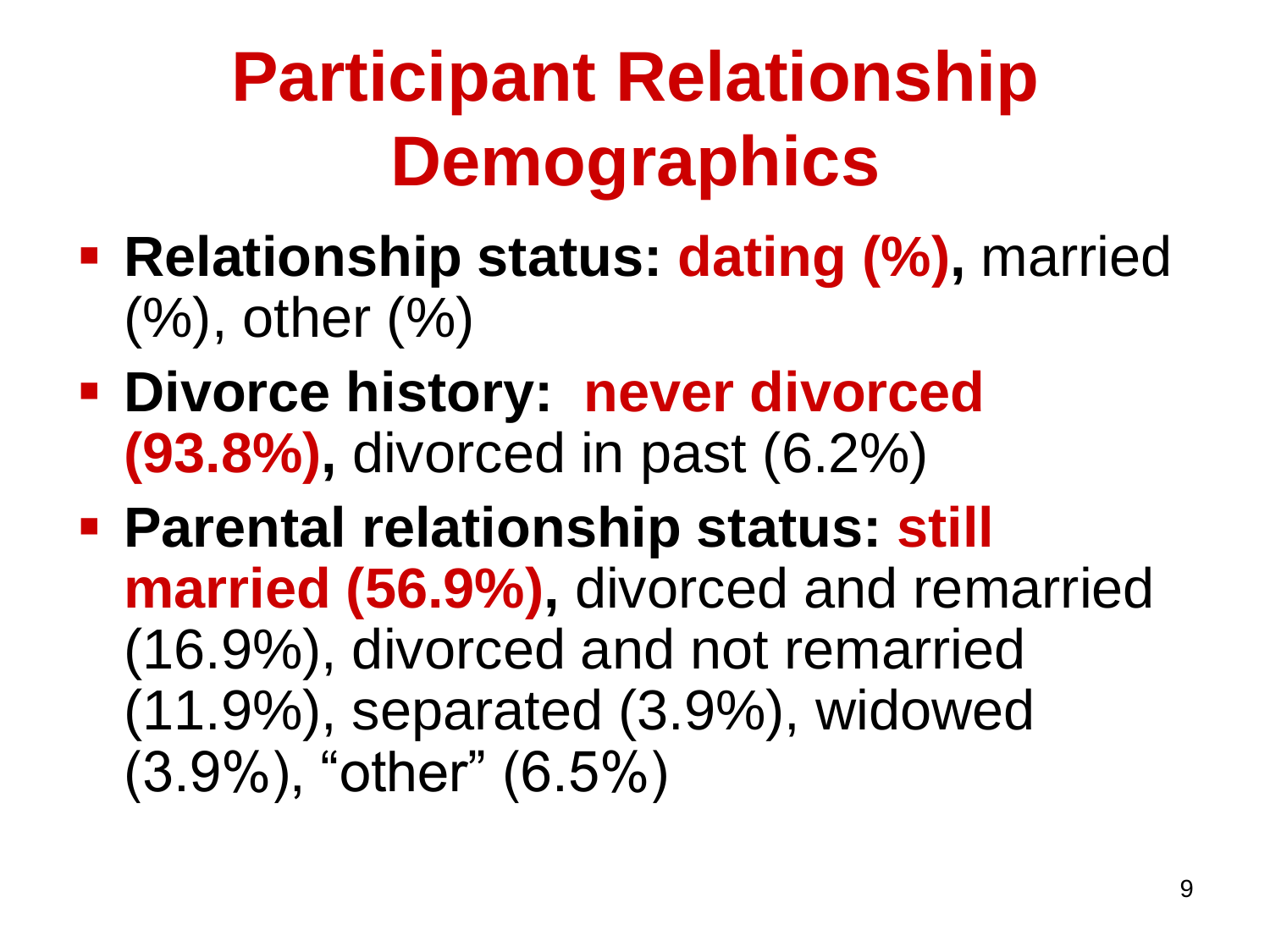#### **Measures**

#### • Optimism in Romantic Relationships

(Murray & Holmes, 1997)

 Ps rated likelihood of optimistic/idealistic items such as: "The passion my partner and I share remaining as intense as it is today."

#### ■ Control Beliefs in Relationships

(based on Zuckerman et al. (2004), modified for relationships)

 Ps rated agreement with realistic and unrealistic control items such as: "When my partner disagrees with me, I can always change his or her mind." and "I can show my partner that I am trustworthy."

#### **Perceived Relationship Stability**

(created for this study)

 Ps rated likelihood of positive and negative events occurring in their relationships, such as: "Celebrating a 10-year anniversary" or "Experiencing irresolvable issues."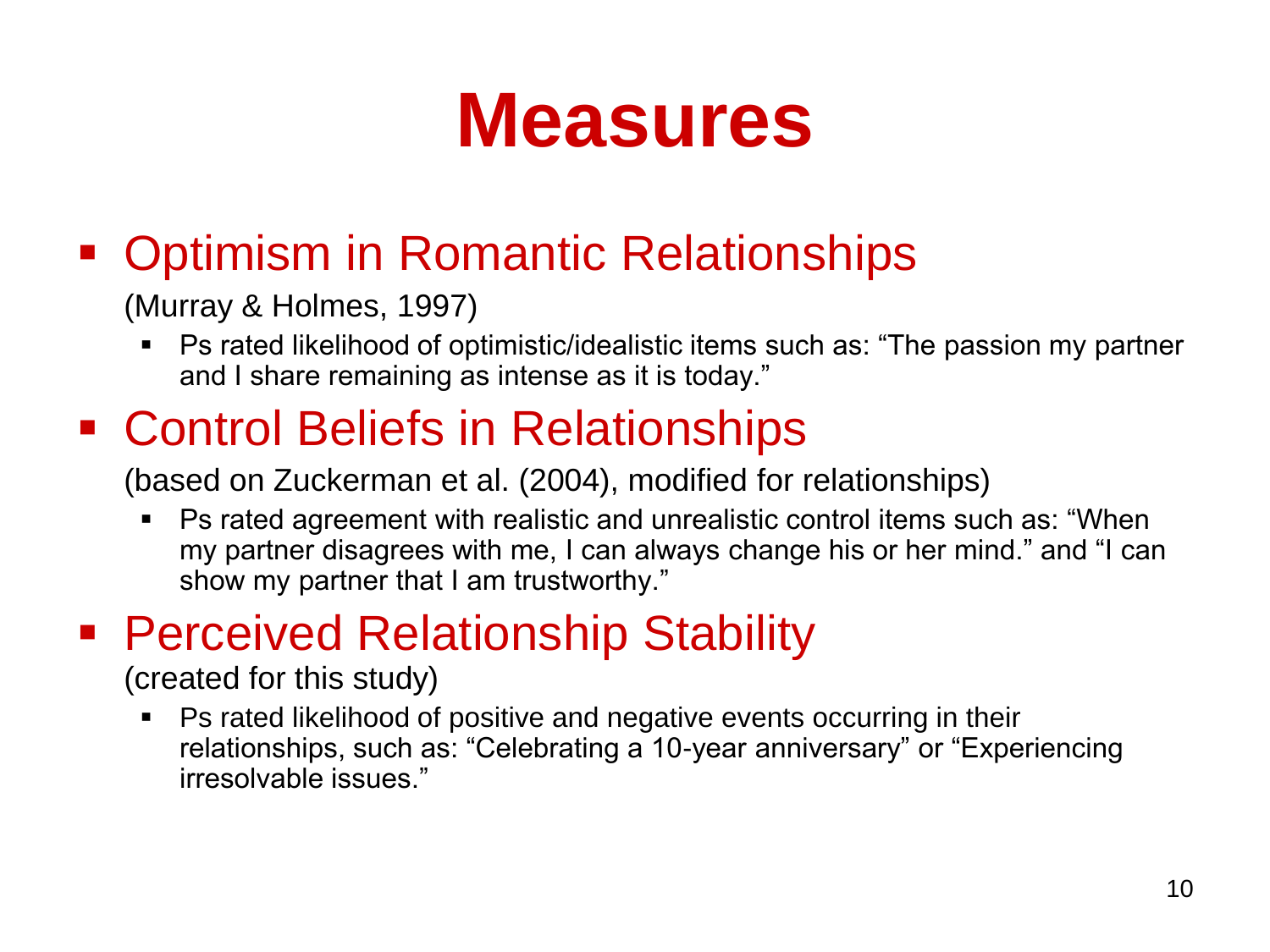#### **Results Unrealistic CBR Optimism in Relat. Perceived Relat. Stability Realistic CBR Optimism in Relat. Perceived Relat. Stability ns .17\* .45\*\*\* .41\*\*\* .09 .77\*\*\***

**\****p* **<.05, \*\*\****p* **<.0001, ns = non-significant**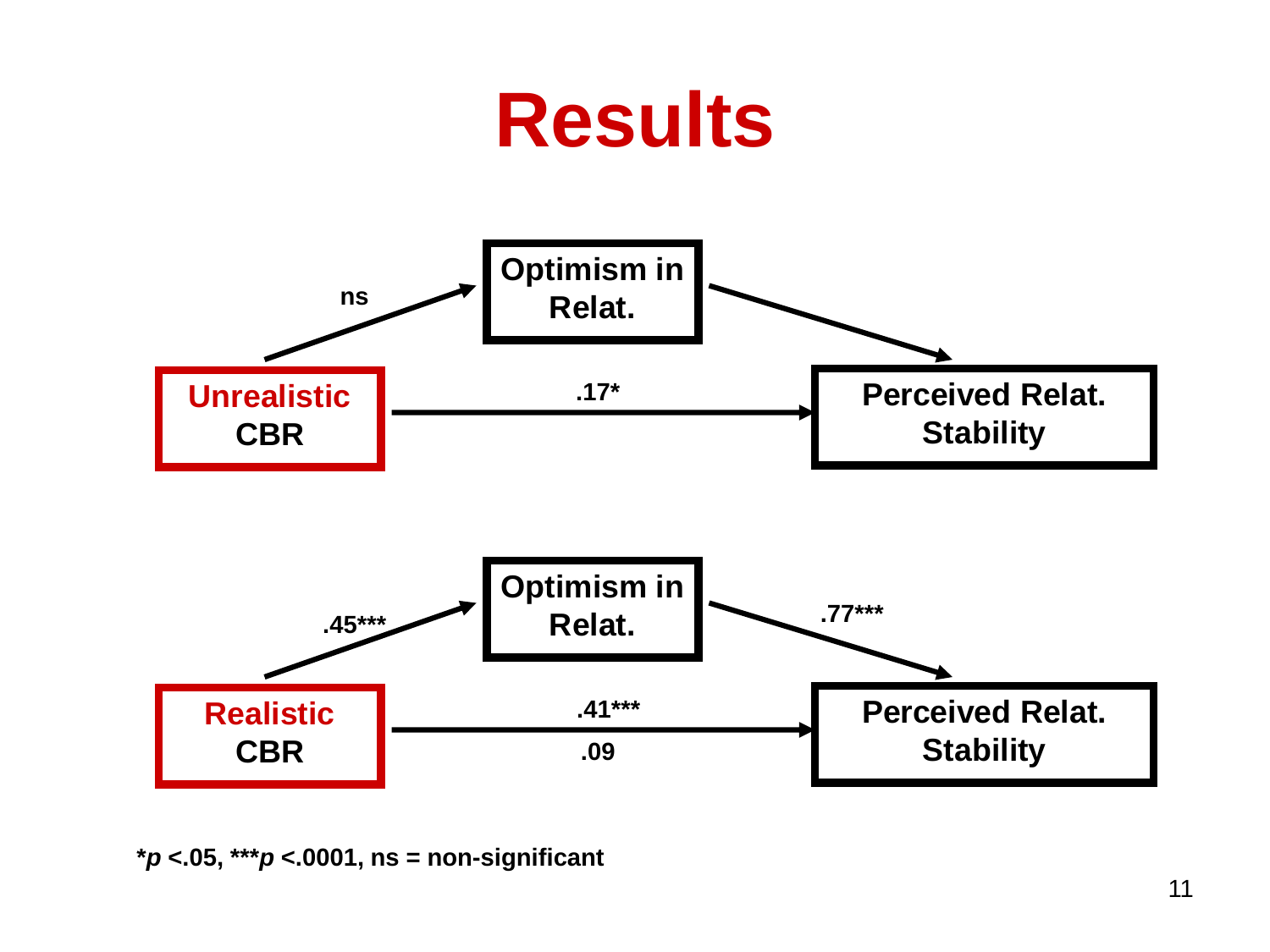## **Discussion**

- **Optimism about one's relationship did not explain** the link between UCBR and perceived relationship stability.
- **People who are high in UCBR are not necessarily** optimistic about their relationships, possibly in the face of daily evidence that they cannot control all aspects of their relationships.
- **However, optimism about one's relationship fully** mediated the link between RCBR and perceived relationship stability.
- **This helps illustrate the independence of UCBR and** RCBR as constructs and suggests that knowing what is and is not controllable in one's relationship can be vital to one's feelings toward the relationship and its survival.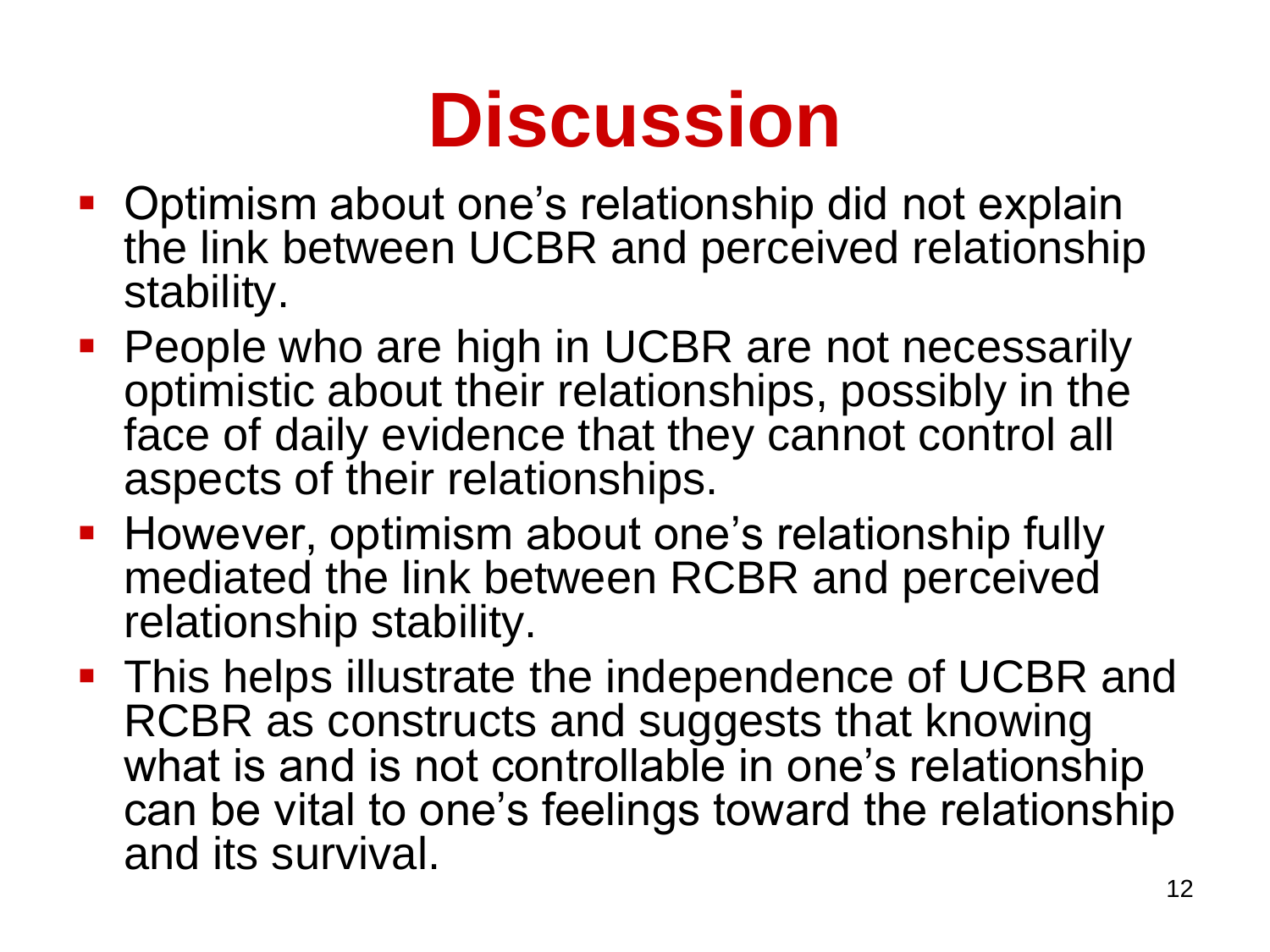### **Limitations & Future Directions**

- Current study was cross-sectional and did not follow-up at future time points to determine actual relationship survival.
- **Future research should examine couples, what** control differences exist between married and dating relationships, and what health outcomes UCBR and RCBR predict.
- **Studies on control beliefs in relationships, what** relationship outcomes they predict, and how the beliefs can be changed would be potentially beneficial to those who provide relationship counseling.